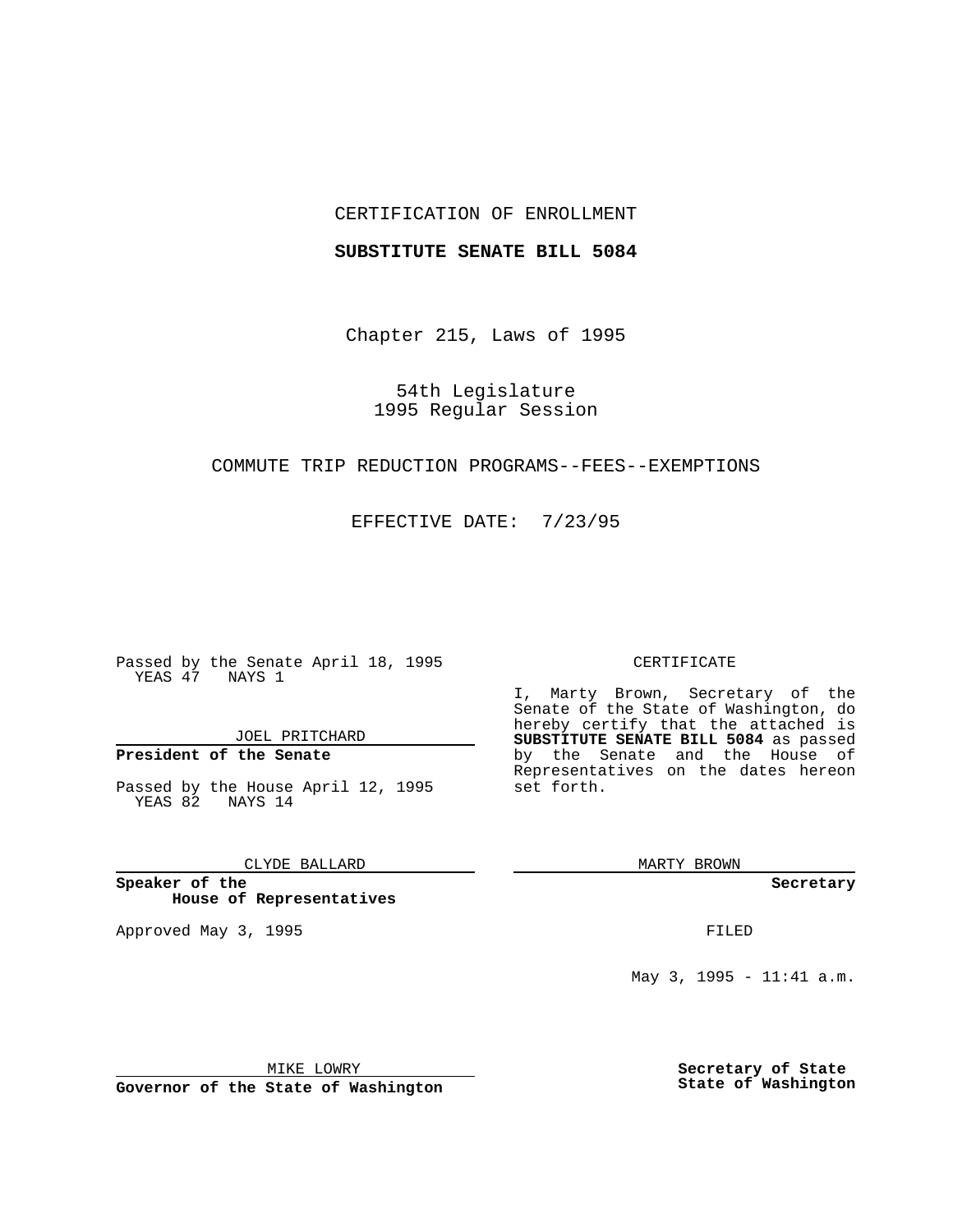# **SUBSTITUTE SENATE BILL 5084** \_\_\_\_\_\_\_\_\_\_\_\_\_\_\_\_\_\_\_\_\_\_\_\_\_\_\_\_\_\_\_\_\_\_\_\_\_\_\_\_\_\_\_\_\_\_\_

\_\_\_\_\_\_\_\_\_\_\_\_\_\_\_\_\_\_\_\_\_\_\_\_\_\_\_\_\_\_\_\_\_\_\_\_\_\_\_\_\_\_\_\_\_\_\_

# AS AMENDED BY THE HOUSE

Passed Legislature - 1995 Regular Session

## **State of Washington 54th Legislature 1995 Regular Session**

**By** Senate Committee on Transportation (originally sponsored by Senators Drew, Prince, Haugen, Wood, Fairley, Franklin, Deccio and Sheldon; by request of Department of General Administration)

Read first time 02/13/95.

1 AN ACT Relating to state agency commute trip reduction programs; 2 amending RCW 43.01.230, 43.01.225, 46.08.172, and 43.99H.070; and 3 adding new sections to chapter 43.01 RCW.

4 BE IT ENACTED BY THE LEGISLATURE OF THE STATE OF WASHINGTON:

5 **Sec. 1.** RCW 43.01.230 and 1993 c 394 s 6 are each amended to read 6 as follows:

7 State agencies may, ((subject to appropriation and)) under the internal revenue code rules, use public funds to financially assist agency-approved incentives for alternative commute modes, including but not limited to carpools, vanpools, purchase of transit and ferry passes, and guaranteed ride home programs, if the financial assistance is an element of the agency's commute trip reduction program as required under RCW 70.94.521 through 70.94.551. This section does not permit any payment for the use of state-owned vehicles for commuter ride sharing.

16 **Sec. 2.** RCW 43.01.225 and 1993 c 394 s 5 are each amended to read 17 as follows: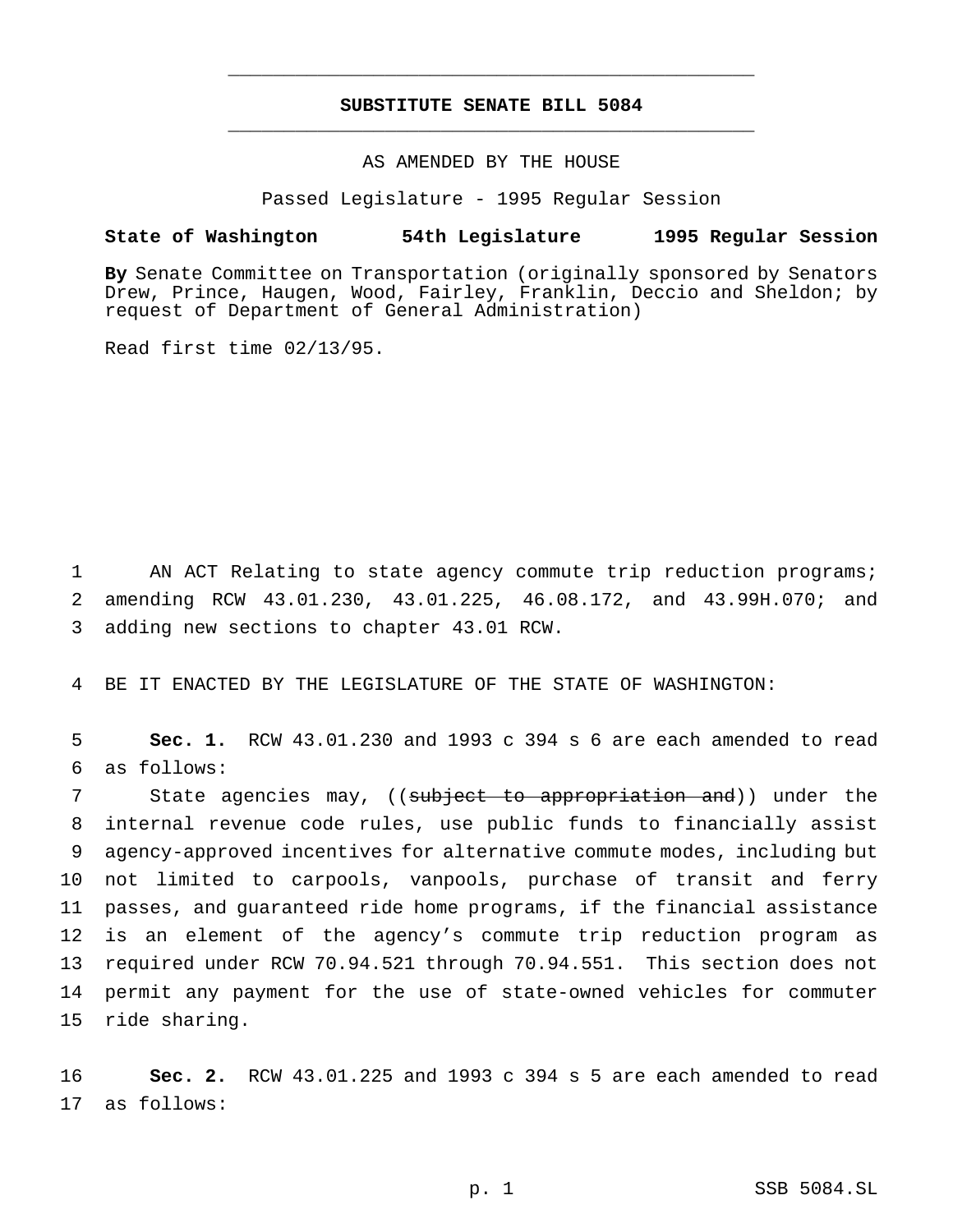1 (1) There is hereby established an account in the state treasury to 2 be known as the "state ((capitol)) vehicle parking account." All 3 parking rental income ((collected from rental of parking space)) 4 resulting from parking fees established by the department of general 5 administration under RCW 46.08.172 at state-owned or leased property 6 shall be deposited in the "state ((capitol)) vehicle parking account." 7 Revenue deposited in the "state ((capitol)) vehicle parking account" 8 shall be first applied to pledged purposes. Unpledged parking revenues 9 deposited in the "state ((capitol)) vehicle parking account" may be 10 used to:

11 (1) Pay costs incurred in the operation, maintenance, regulation, 12 and enforcement of vehicle parking and parking facilities ((on state-13 owned or leased properties));

14 (2) Support the lease costs and/or capital investment costs of 15 vehicle parking and parking facilities ((at agency-owned and leased 16 facilities off the capitol campus) ; and

17 (3) Support agency commute trip reduction programs under RCW 18 70.94.521 through 70.94.551.

19 ((Distribution of funds from the "state capitol vehicle parking 20 account" are subject to appropriation by the legislature and will be 21 made by the office of financial management after considering 22 recommendations from the director of general administration and the 23 interagency task force for commute trip reduction, under RCW  $24 \quad 70.94.551()$ 

25 NEW SECTION. **Sec. 3.** A new section is added to chapter 43.01 RCW 26 to read as follows:

 (1) There is hereby established an account in the state treasury to be known as the state agency parking account. All parking income collected from the fees imposed by state agencies on parking spaces at state-owned or leased facilities, including the capitol campus, shall be deposited in the state agency parking account. Only the office of financial management may authorize expenditures from the account. The account is subject to allotment procedures under chapter 43.88 RCW, but no appropriation is required for expenditures. No agency may receive an allotment greater than the amount of revenue deposited into the state agency parking account.

37 (2) An agency may, as an element of the agency's commute trip 38 reduction program to achieve the goals set forth in RCW 70.94.527,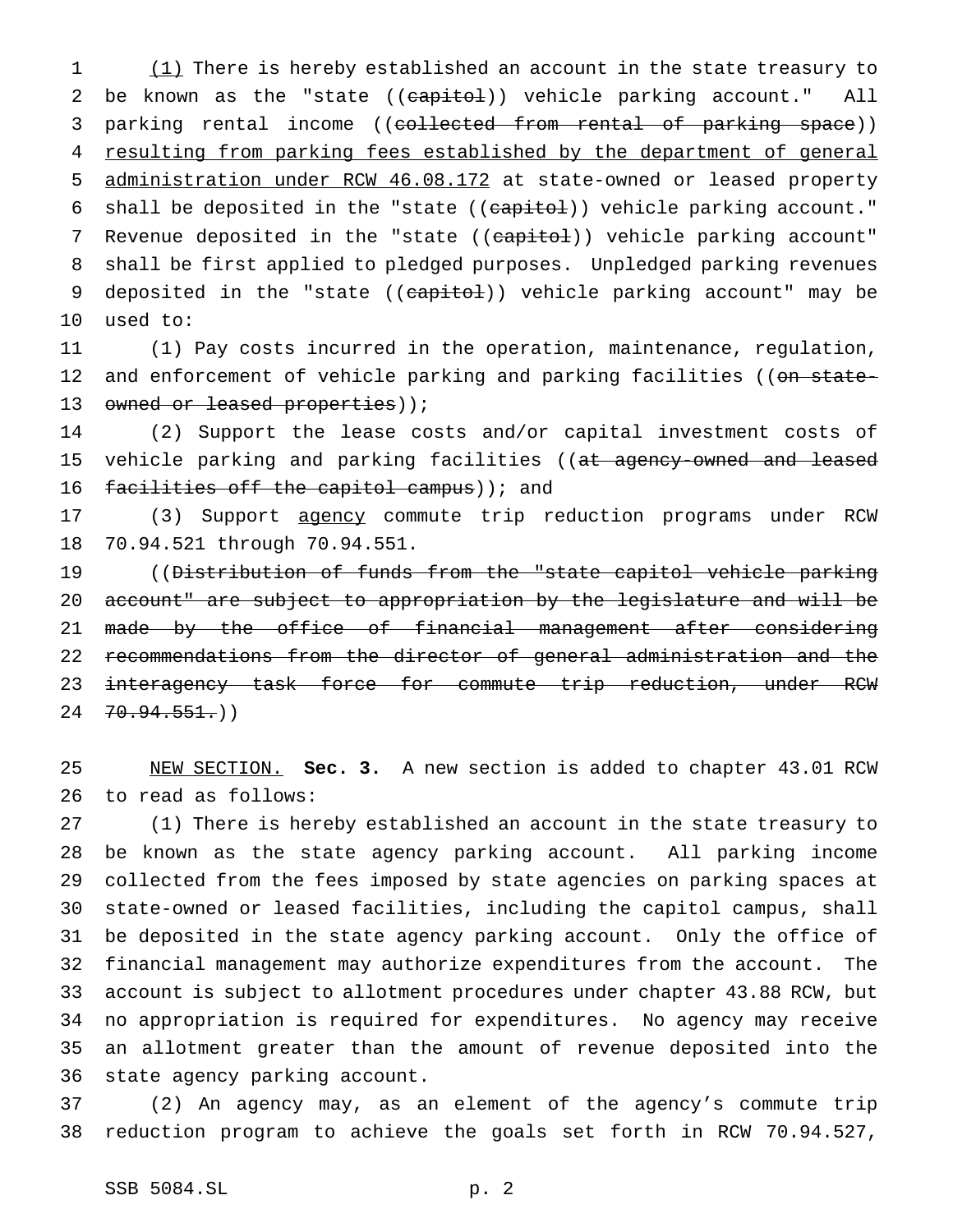impose parking rental fees at state-owned and leased properties. These fees will be deposited in the state agency parking account. Each agency shall establish a committee to advise the agency director on parking rental fees, taking into account the market rate of comparable, privately owned rental parking in each region. The agency shall solicit representation of the employee population including, but not limited to, management, administrative staff, production workers, and state employee bargaining units. Funds shall be used by agencies to: (a) Support the agencies' commute trip reduction program under RCW 70.94.521 through 70.94.551; (b) support the agencies' parking program; or (c) support the lease or ownership costs for the agencies' parking facilities.

 (3) In order to reduce the state's subsidization of employee parking, after July 1997 agencies shall not enter into leases for employee parking in excess of building code requirements, except as authorized by the director of general administration. In situations where there are fewer parking spaces than employees at a worksite, parking must be allocated equitably, with no special preference given to managers.

 (4) The director of general administration must report to the house and senate transportation committees no later than December 1, 1997, regarding the implementation of chapter . . ., Laws of 1995 (this act). The report must include an estimate of the reduction in parking supply and an estimate of the cost savings.

 **Sec. 4.** RCW 46.08.172 and 1993 c 394 s 4 are each amended to read as follows:

 The director of the department of general administration shall 28 establish equitable and consistent parking rental fees for ((state-29 owned or leased property)) the capitol campus and may, if requested by agencies, establish equitable and consistent parking rental fees for 31 agencies off the capitol campus, to be charged to employees, visitors, clients, service providers, and others, that reflect the legislature's 33 intent to reduce state subsidization of parking or to meet the commute 34 trip reduction goals established in RCW 70.94.527. ((The department shall solicit representatives from affected state agencies, employees, and state employee bargaining units to meet as regional committees. These regional committees will advise the director on parking rental fees, taking into account the market rate of comparable, privately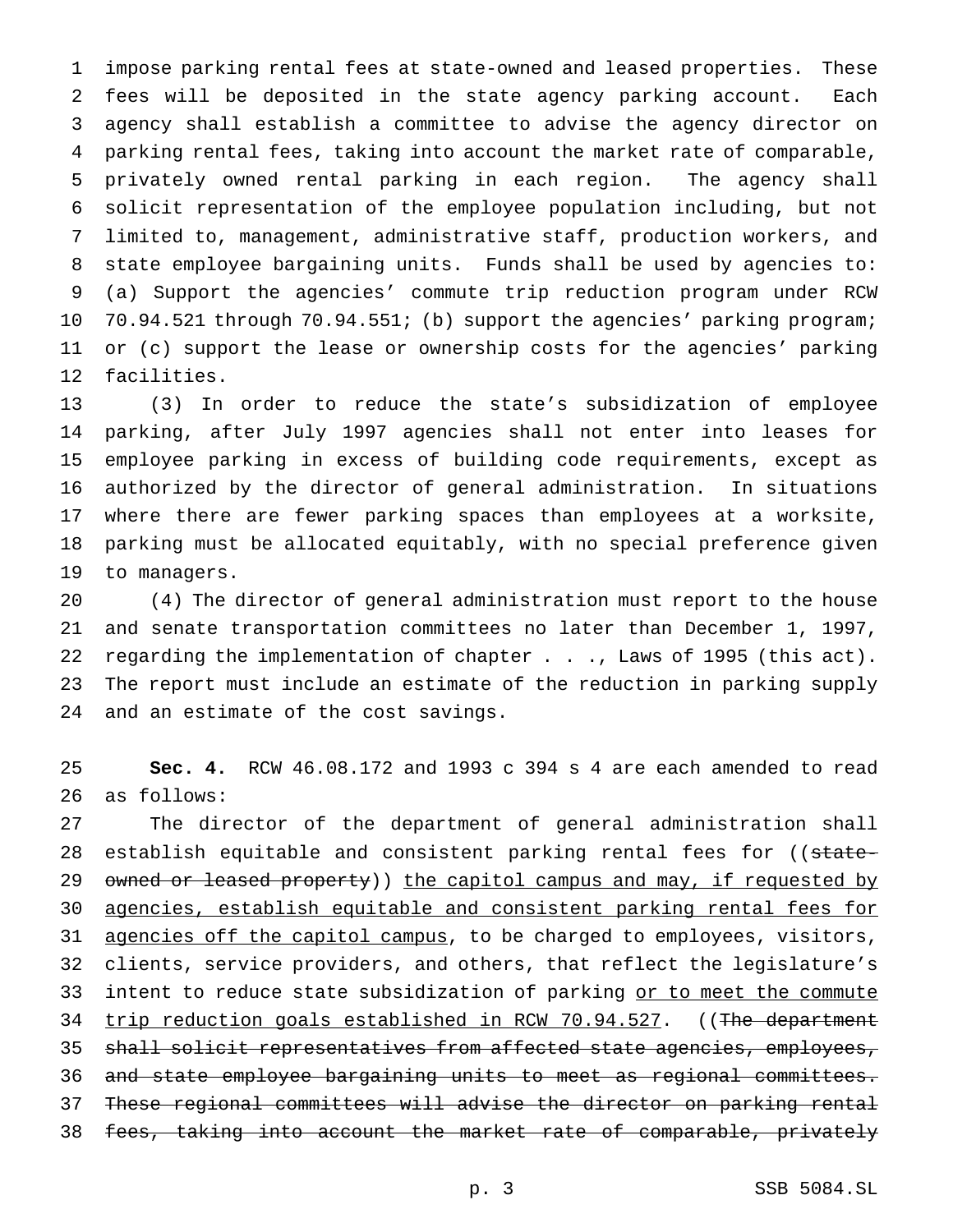owned rental parking in each region. In the event that such fees become part of a collective bargaining agreement and there is a conflict between the agency and the collective bargaining unit, the 4 terms of the collective bargaining agreement shall prevail.)) All fees shall take into account the market rate of comparable privately owned rental parking, as determined by the director. However, parking rental fees are not to exceed the local market rate of comparable privately owned rental parking.

 The director may delegate the responsibility for the collection of parking fees to other agencies of state government when cost-effective.

 NEW SECTION. **Sec. 5.** A new section is added to chapter 43.01 RCW to read as follows:

 All institutions of higher education as defined under RCW 28B.10.016 are exempt from the requirements under RCW 43.01.225.

 **Sec. 6.** RCW 43.99H.070 and 1989 1st ex.s. c 14 s 7 are each amended to read as follows:

 In addition to any other charges authorized by law and to assist in the reimbursement of principal and interest payments on bonds issued for the purposes of RCW 43.99H.020(15), the following revenues may be collected:

 (1) The director of general administration may assess a charge against each state board, commission, agency, office, department, activity, or other occupant of the facility or building constructed with bonds issued for the purposes of RCW 43.99H.020(15) for payment of a proportion of costs for each square foot of floor space assigned to or occupied by the entity. Payment of the amount billed to the entity for such occupancy shall be made quarterly during each fiscal year. The director of general administration shall deposit the payment in the capitol campus reserve account.

 (2) The director of general administration may pledge a portion of the parking rental income collected by the department of general administration from parking space developed as a part of the facility constructed with bonds issued for the purposes of RCW 43.99H.020(15). The pledged portion of this income shall be deposited in the capitol campus reserve account. The unpledged portion of this income shall 36 continue to be deposited in the state ((capitol)) vehicle parking account.